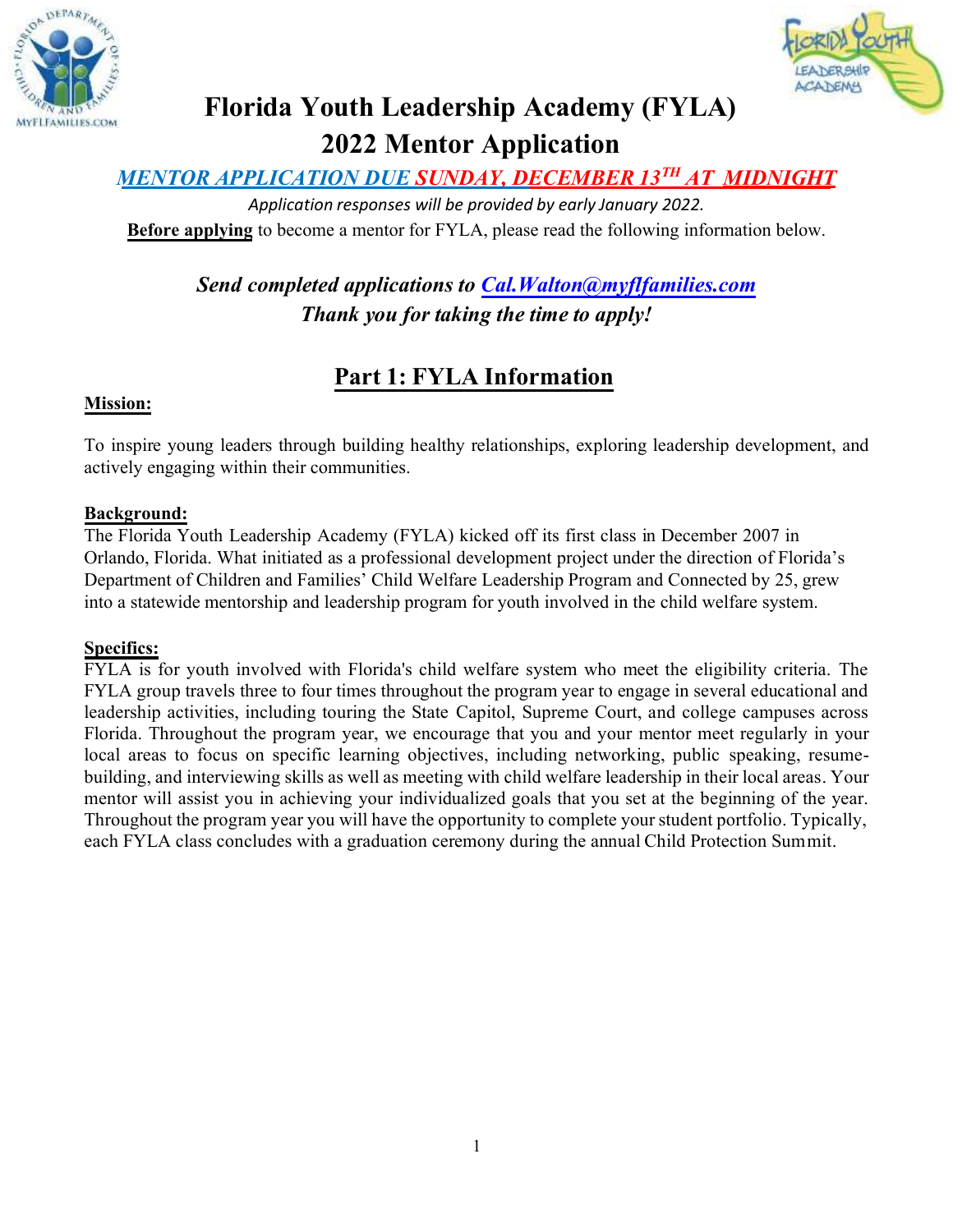



## **Part 2: Mentor Expectations**

### **Mentor Eligibility:**

- 1. Currently (at the submission of application) employed with DCF, a Community-Based Care (CBC) Lead Agency, or their subcontracted providers, and Guardian Ad Litems.
- 2. Applicants must have a minimum of child welfare experience for at least three years or who have at least two years of experience mentoring to youth.
- 3. Ability to demonstrate in the application strong capabilities as a leader.

*\* Mentors will be matched with mentees based on their skill set and qualities. The Office of Child Welfare (OCW) will do its best to find a mentee for each eligible mentor but will be unable to guarantee a match.*

The Department expects each mentor to be actively engaged in all activities. **This includes limiting time spent on cell phone(s) and other electronic devices.** If at all possible, *mentors should not miss more than one scheduled trip (even if they are virtual)* and if unable to attend, *please communicate, at least two weeks in advance*.

## **Group Trips:**

 The following dates re mandatory trips for the class of 2022 FYLA. Mentors must make a commitment to attend all the trips and encourage their mentee to attend all the trips as well.

|                                          | 1st Trip (February) Camping Trip Ocala National Park – February 24-27,<br>2022  |
|------------------------------------------|---------------------------------------------------------------------------------|
| 2nd Trip (April)                         | College Tour Tallahassee-April 21-24, 2022                                      |
| 3rd Trip (June/July)                     | College Tours, leadership activity, service project<br>- Miami- July 7-10, 2022 |
| <b>Graduation Trip</b><br>(August/Sept.) | Child Protection Summit Graduation-Orlando-TBD                                  |

### **Off-Months:**

Mentors and mentees will be responsible for meeting face-to-face during the off months when we're not meeting for the group trips. You and your mentor will be responsible for completing the activities for that particular off-month theme. The themes of the off months will be discussed as a group at the kickoff trip.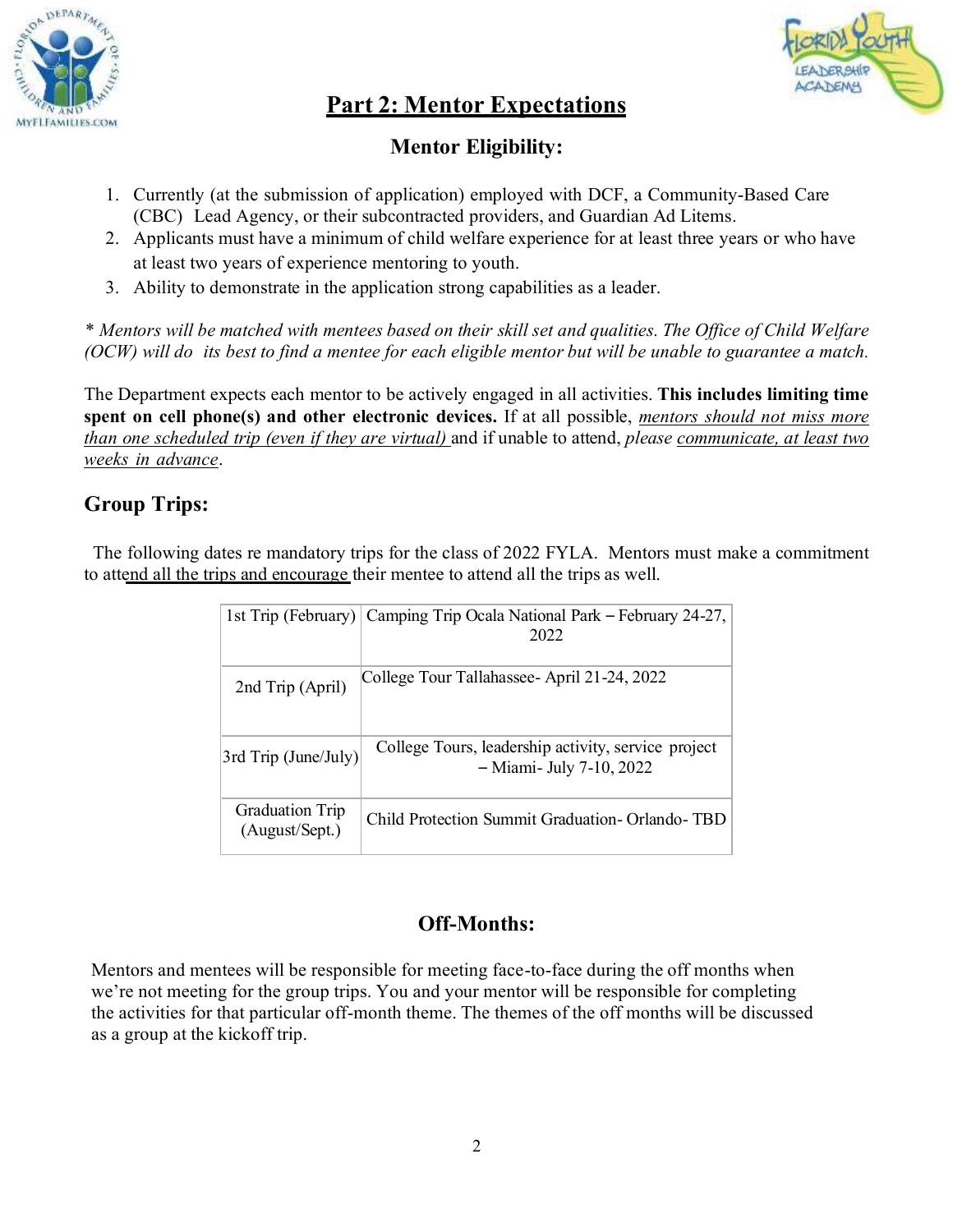

## **Part 3: Mentor Contract**



By choosing to participate in the Florida Youth Leadership Academy, I agree to the following:

#### **Expectations:**

- Be flexible and provide the necessary support and advice to help your mentee succeed.
- Make a commitment to participate as a mentor for a minimum of 9 months with your mentee.
- Keep any information that your mentee tells you confidential unless he/she may cause harm to him/herself or others or if others are causing harm to him/her.
- Follow all rules and guidelines as outlined by the program coordinators, mentor training, program procedures, and this contract.

#### **Participation:**

- Attend the mentor training/orientation **Thursday January 21<sup>st</sup> and Friday, January 22<sup>nd</sup>.**
- Participate in the mandatory monthly virtual mentor calls, which will last approximately 30 minutes. Calls are designed to discuss the upcoming group trip as well as share any concerns, questions, or comments that you may have.

#### **Contact:**

- Meet with your mentee face-to-face for a minimum of four hours per month during the offmonths. Off-month themes will be discussed during the kickoff trip.
- Make at least weekly contact with your mentee, as appropriate.

#### **Communication:**

- Notify your mentee's caregiver, school, case manager, and any other pertinent contacts of all scheduled trips at least 2 weeks in advance, and in regard to your face-to-face visits.
- Be present for all scheduled trips. If for whatever reason you and your mentee will be late, please contact the program coordinators as soon as possible.
- Contact your mentee at least 2 weeks in advance if you know you will not be able to make a trip.
- Inform the program coordinators of any difficulties or areas of concern that may arise with your mentee.
- Notify the program coordinators if you have any changes in address, phone number, or employment status.

**Matching process**: The matching process is one of the most important components of the mentor and mentee relationship. We are committed to ensuring that the process is done carefully and that all matches are thoughtful and are in the best interest of the overall experience for the mentor and the mentee. Your feedback below provides the opportunity to make sure that we are able to match you with the best fitting mentee. Our goal is that you and your mentee are able to establish trusting relationships that will extend beyond the FYLA experience. We seek to match mentees and mentors that have shared interests and that geographically are close enough, so they are able to develop a positive relationship.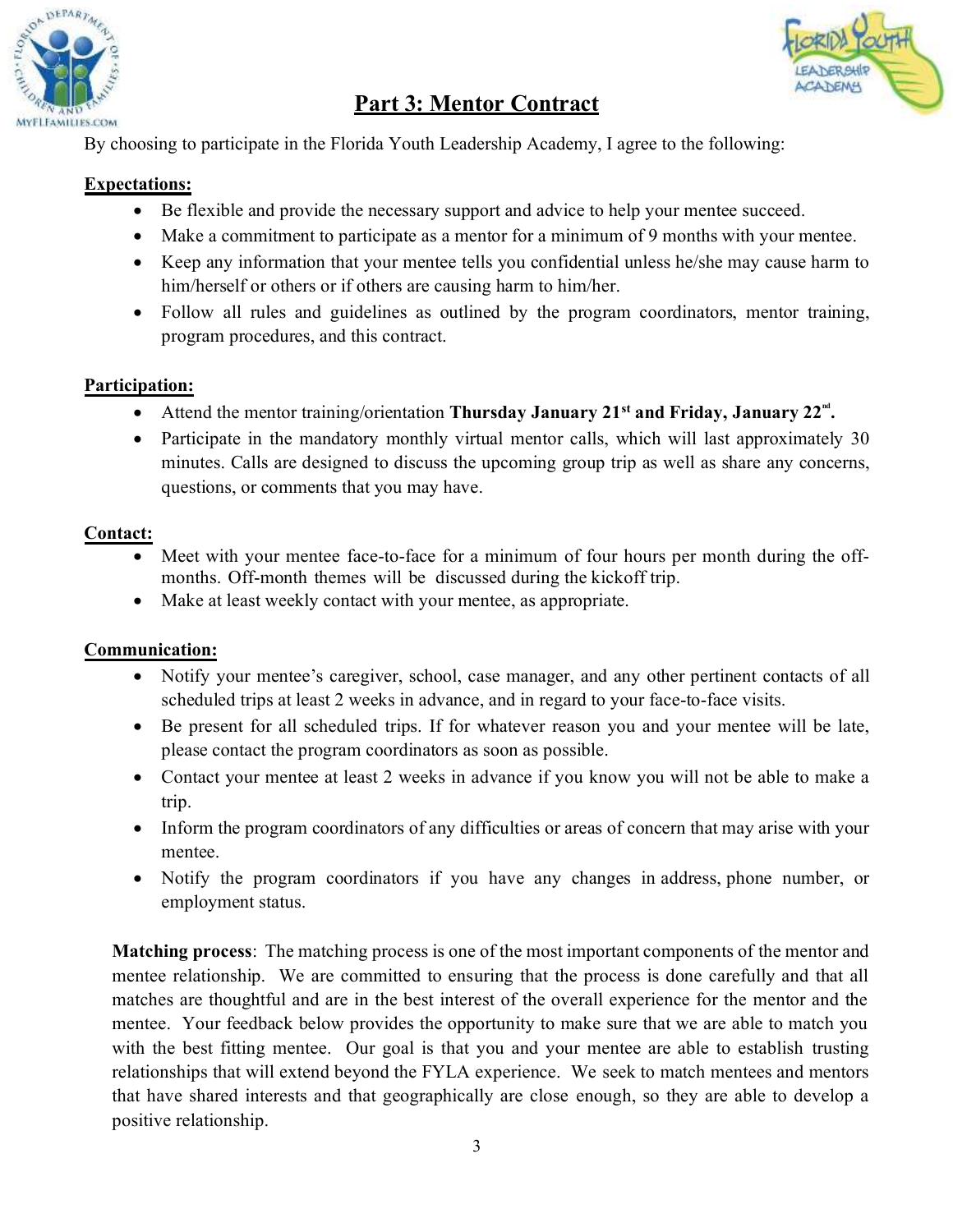



## **Part 4: Application**

## **General Information:**

| <b>First and Last Name:</b>          |  |
|--------------------------------------|--|
| <b>City and County of Residence:</b> |  |
| Gender:                              |  |
| <b>Employer:</b>                     |  |
| <b>Length of Child Welfare</b>       |  |
| <b>Experience:</b>                   |  |
| <b>Supervisor's Name:</b>            |  |
| <b>Work Address:</b>                 |  |
| <b>Work Phone:</b>                   |  |
| <b>Cell Phone:</b>                   |  |
| <b>Work Email:</b>                   |  |
| <b>Emergency Contact Name and</b>    |  |
| <b>Relationship:</b>                 |  |
| <b>Emergency Contact Number:</b>     |  |

### **Mentor Questions:**

1. Describe your experience with mentoring at risk youth?

2. Why do you want to be a 2022 FYLA mentor?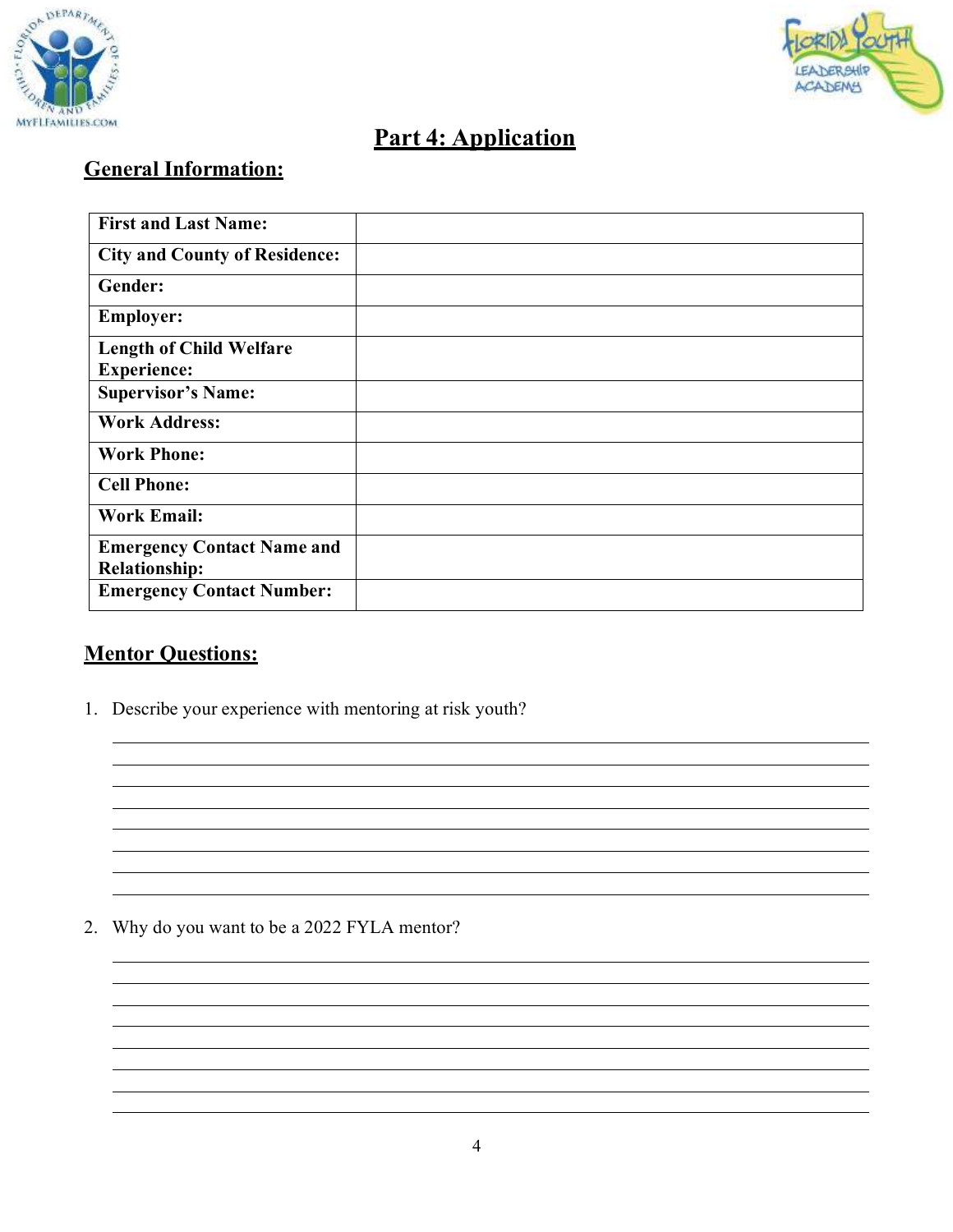



3. What is your definition of leadership And how will you encourage and foster leadership in your mentee?

4. How would describe yourself (personal characteristics, values, or qualities)? Also, what are your hobbies or interests (for example, swimming, certain sports, reading, hiking, animals, gardening, music, cooking, library, movies, shopping, etc.)?

5. What areas do you finding challenging in working with the youth with complex dynamics?

6. Please list your ideal mentee match (e.g. gender, age, qualities, interests, personality type, etc.):

7. What Circuit(s) would you be available to be a mentor? *\*Please consider the travel time you will incur depending on your circuit availability and know that there is the possibility that your mentee may move circuits. More information about this will occur at orientation.*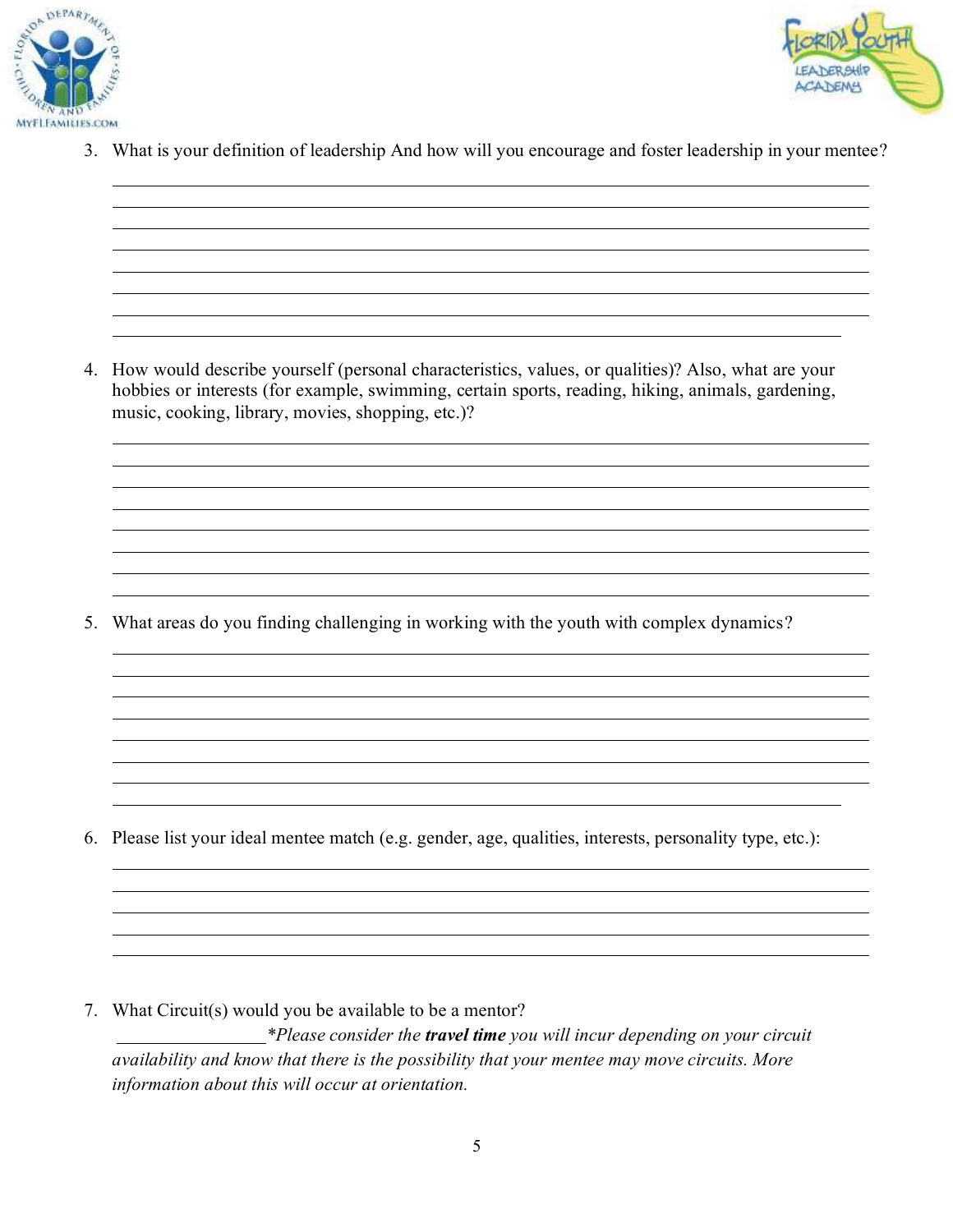



- 8. Do you require any special accommodations to participate with FYLA?
- 9. Do you have any dietary restrictions?
- 10. Please list any allergies you have, and the type of reaction associated with each allergy (food, insects, seasonal, medication):

**I agree to follow all the above stipulations of this program as well as any other conditions as instructed by the program coordinators at this time or in the future. I also attest that the above information is accurate and truthful.**

 $\frac{1}{2}$ 

**\_**

**Name**

**Signature**

**Date**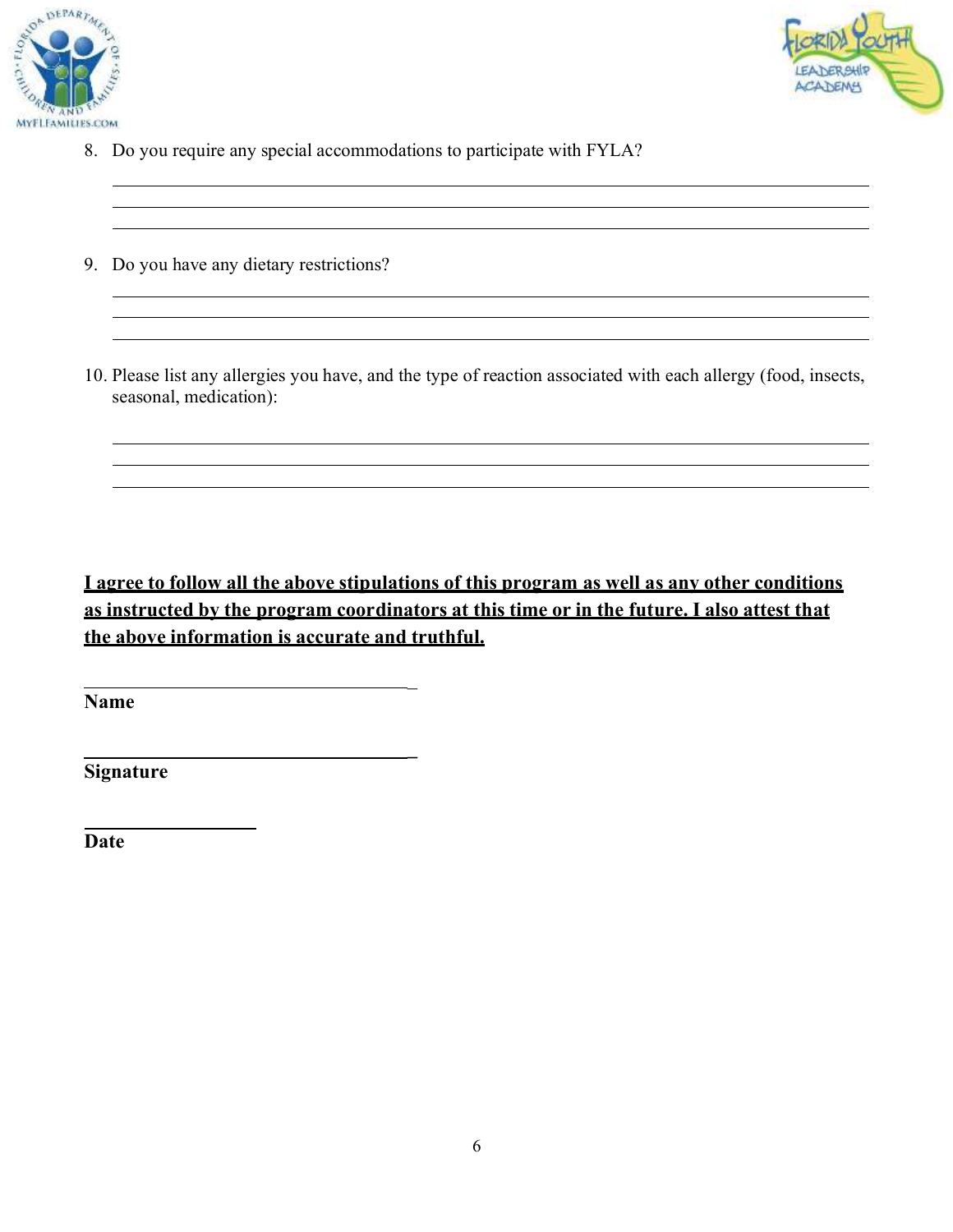



## **Two References**

### **Current Supervisor Reference:**

Name

Phone

Email

### **Character Reference:**

Name

Relation

Phone

Email